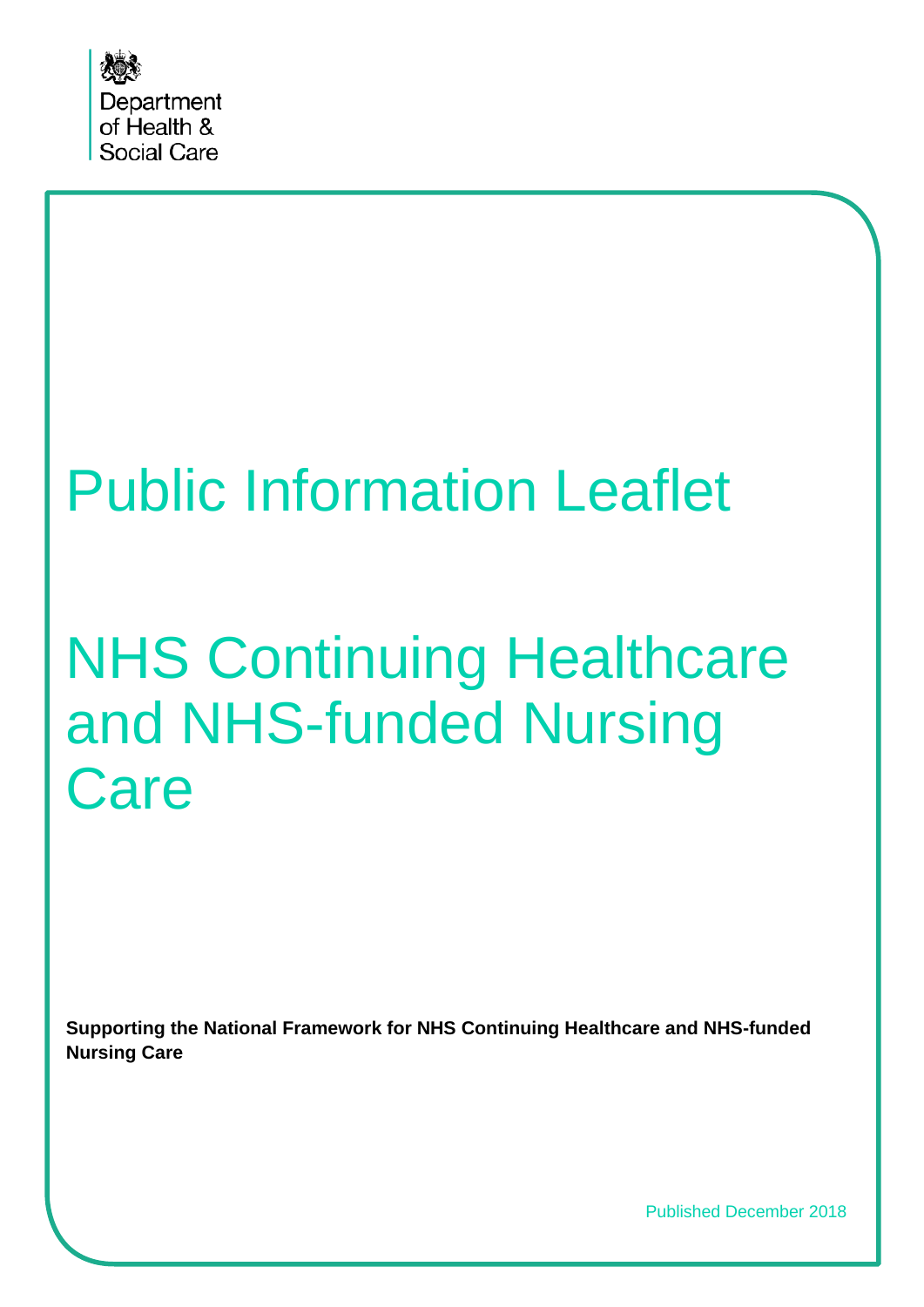#### **DH ID box**

#### **Title: Public Information Leaflet on NHS Continuing Healthcare and NHS-funded Nursing Care**

#### **Author:**

SCLGCP-SCP 25370

#### **Document Purpose:**

Public Information Leaflet

#### **Publication date:**

December 2018

#### **Target audience:**

Public

Health and social care professionals

#### **Contact details:**

NHS Continuing Healthcare and NHS-funded Nursing Care team

Department of Health and Social Care

39 Victoria Street

London SW1H 0EU

You may re-use the text of this document (not including logos) free of charge in any format or medium, under the terms of the Open Government Licence. To view this licence, visit [www.nationalarchives.gov.uk/doc/open-government-licence/](http://www.nationalarchives.gov.uk/doc/open-government-licence/)

© Crown copyright 2016

Published to gov.uk, in PDF format only.

[www.gov.uk/dh](http://www.gov.uk/dh)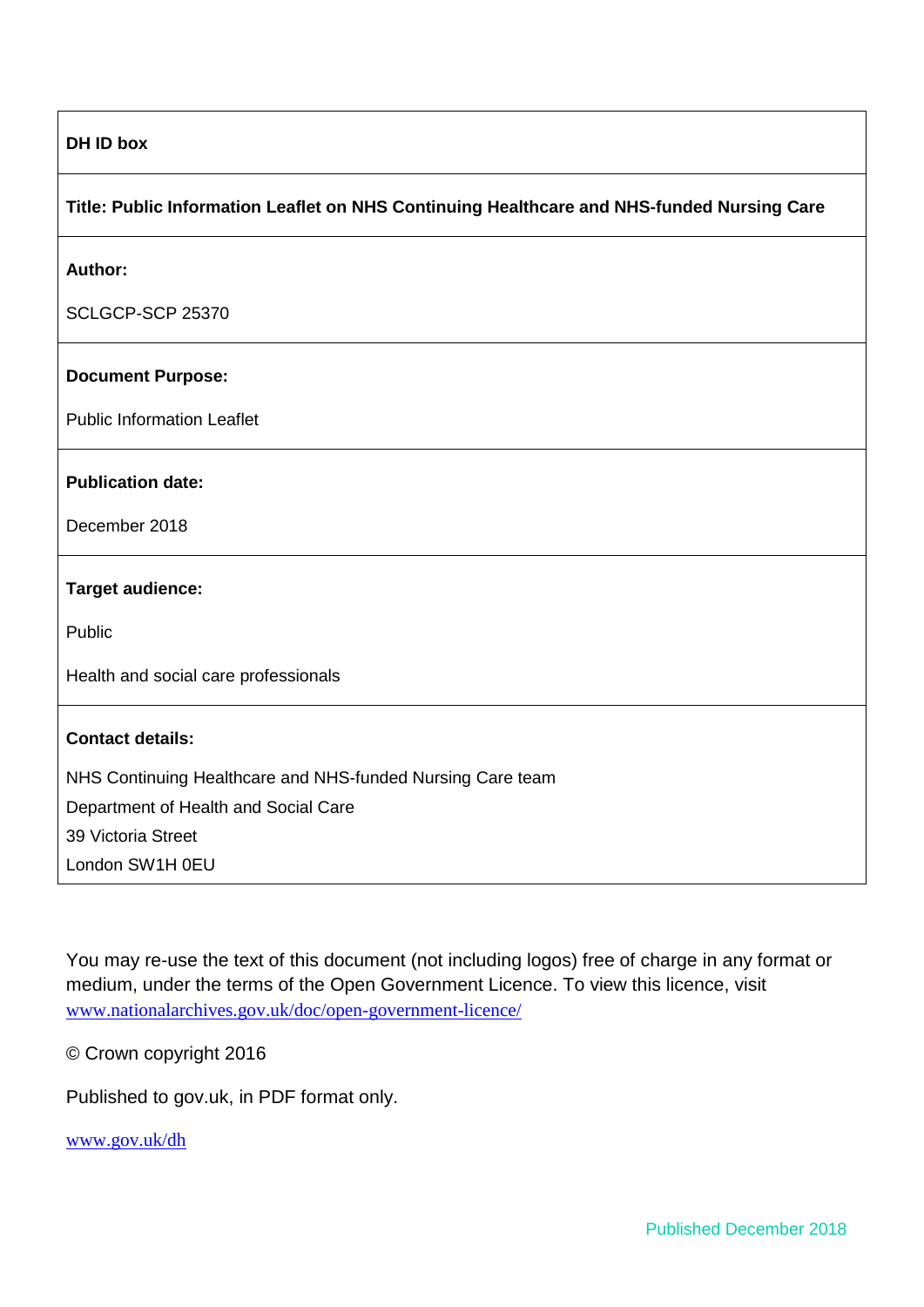# <span id="page-2-0"></span>**Contents**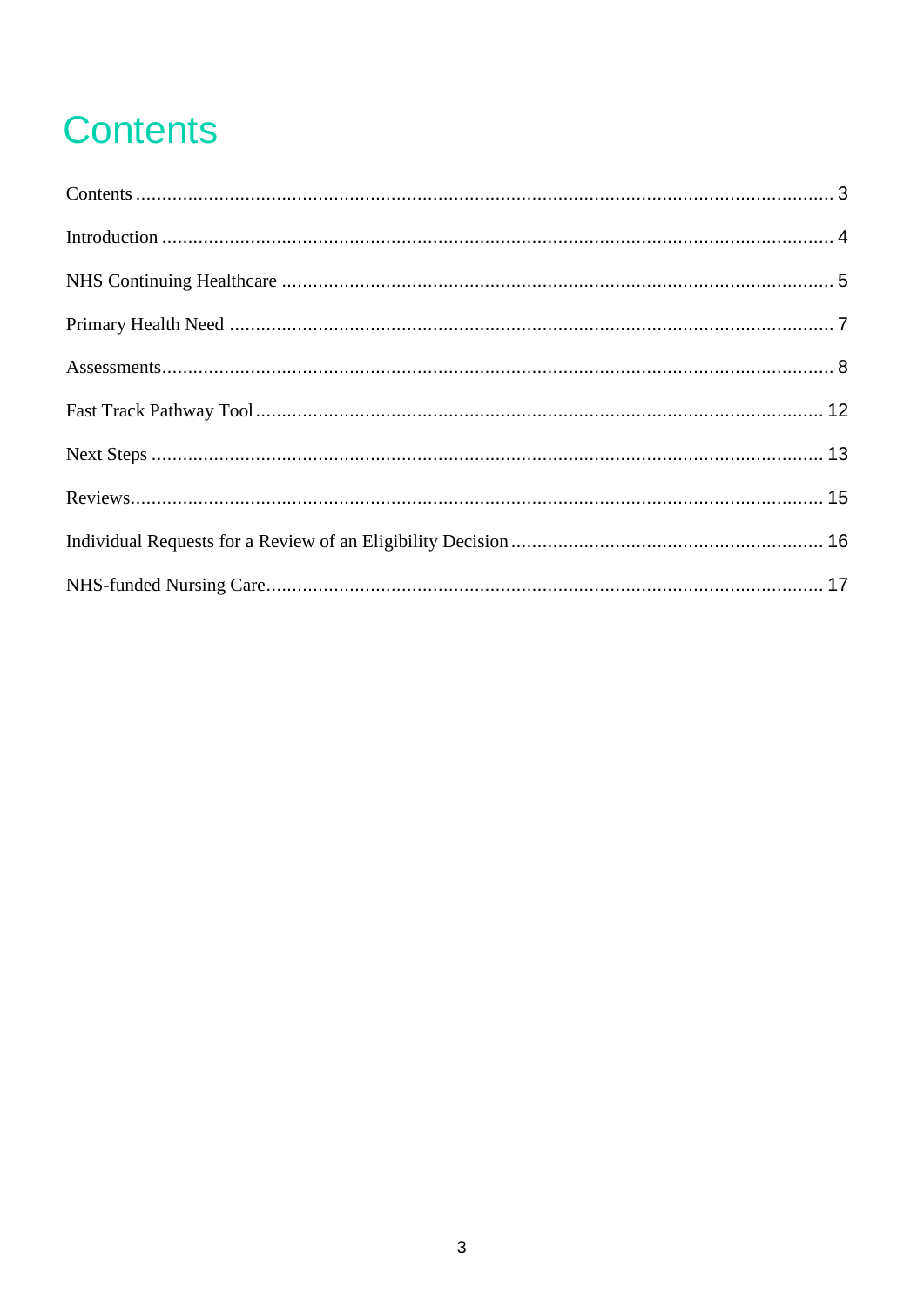# <span id="page-3-0"></span>Introduction

**This leaflet is a guide for people who may be in need of ongoing care and support from health and social care professionals as a result of disability, accident or illness. It explains the process used to determine whether someone is eligible for NHS Continuing Healthcare (often referred to as NHS CHC, or just CHC).** 

We recognise that the funding arrangements for ongoing care can be complex and highly sensitive, and often affect people at a very uncertain stage of their lives. National guidance exists to ensure that everyone has fair and consistent access to NHS Continuing Healthcare, regardless of where they live in England. This guidance, which is called the National Framework for NHS Continuing Healthcare and NHS-Funded Nursing Care (the National Framework), sets out how eligibility for NHS Continuing Healthcare is determined and how needs should be assessed and addressed.

The National Framework was first introduced in 2007 and most recently updated in 2018. None of the 2018 amendments and clarifications to the National Framework are intended to change the eligibility criteria for, or access to, NHS Continuing Healthcare. This leaflet takes into consideration the changes made in the 2018 update of the National Framework.

#### **Common Acronyms**

- **CHC (or NHS CHC)** = NHS Continuing Healthcare
- **DST** = Decision Support Tool
- **FNC** = NHS-funded Nursing Care
- **CCG** = Clinical Commissioning Group
- **MDT** = Multidisciplinary Team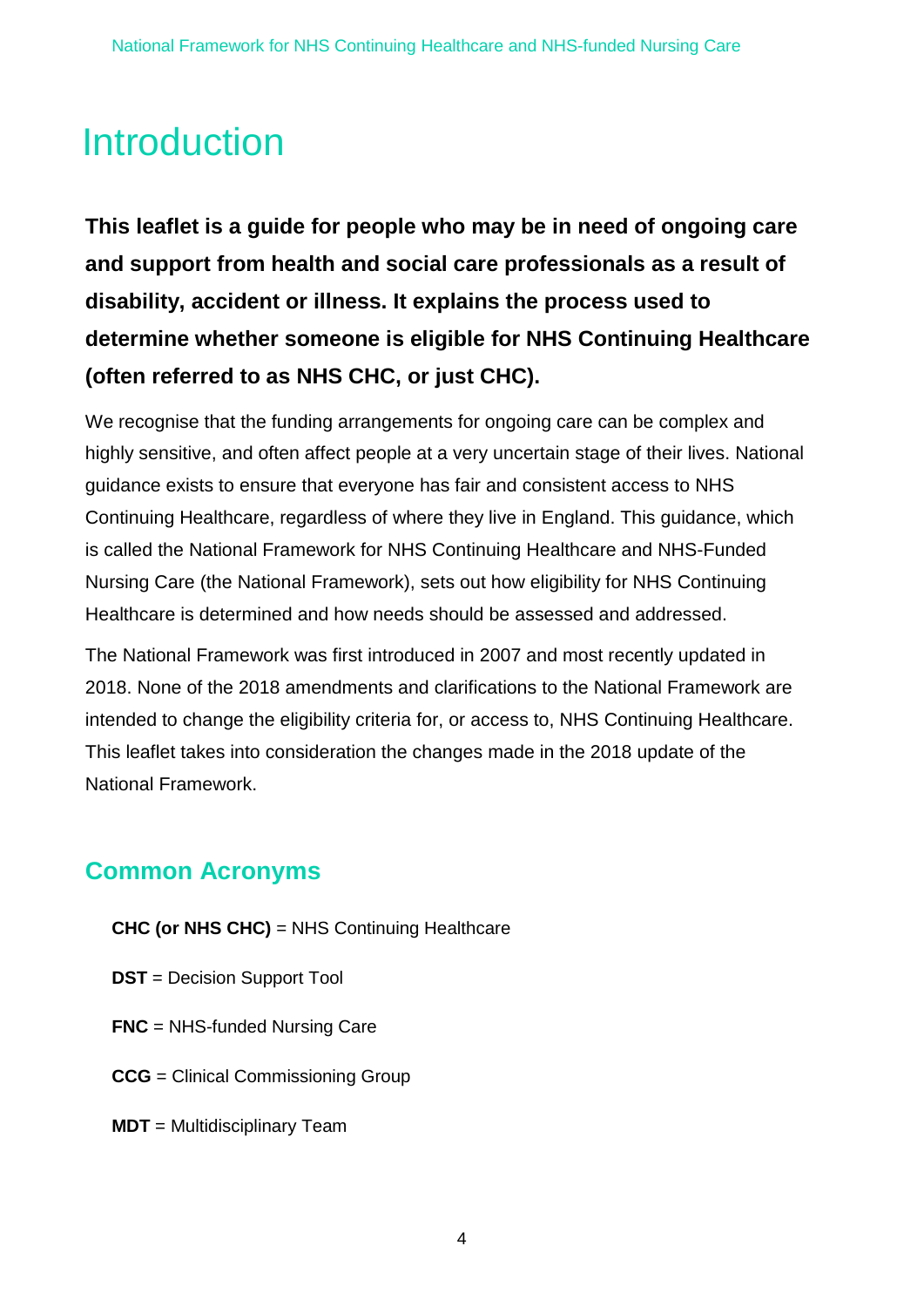# <span id="page-4-0"></span>NHS Continuing Healthcare

#### **What is NHS Continuing Healthcare?**

NHS Continuing Healthcare means a package of ongoing care that is arranged and funded solely by the National Health Service (NHS) specifically for the relatively small number of individuals (with high levels of need) who are found to have a 'primary health need' (see more in Primary Health Need section below). Such care is provided to an individual aged 18 or over to meet health and associated social care needs that have arisen as a result of disability, accident or illness.

NHS Continuing Healthcare is free, unlike support provided by local authorities, which may involve the individual making a financial contribution depending on income and savings. It is the responsibility of the Clinical Commissioning Group (CCG) to decide the appropriate package of support for someone who is eligible for NHS Continuing Healthcare.

#### **Who is eligible for NHS Continuing Healthcare?**

People over 18 years of age who have been assessed as having a 'primary health need' are entitled to NHS Continuing Healthcare. Eligibility for NHS Continuing Healthcare is not dependent on a particular disease, diagnosis or condition, nor on who provides the care or where that care is provided.

### **How do you become eligible for NHS Continuing Healthcare?**

There is a screening process with a Checklist followed by a full assessment of eligibility which help determine whether or not someone is eligible for NHS Continuing Healthcare. More information on these processes can be found later on in this leaflet.

#### **Where can you receive NHS Continuing Healthcare?**

You can receive NHS Continuing Healthcare in any setting (apart from acute hospitals) – including in your own home or in a care home. If you are found to be eligible for NHS Continuing Healthcare in your own home, the NHS will pay for your package of care and support to meet your assessed health and associated social care needs. If you are found to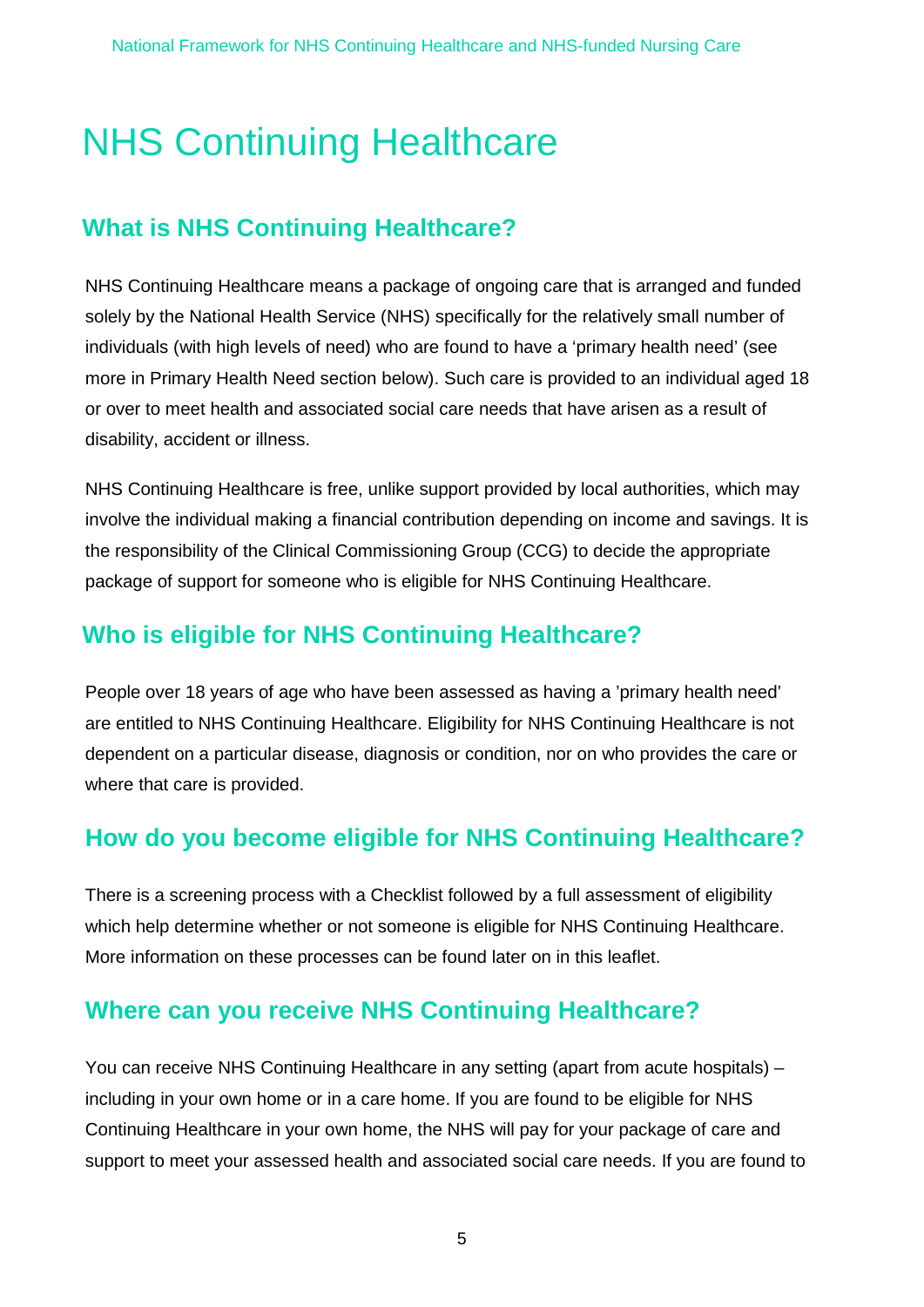be eligible for NHS Continuing Healthcare in a care home, the NHS will pay for your care home fees, including board and accommodation.

#### **Will I have to pay for NHS Continuing Healthcare?**

No. The NHS care package provided should meet your health and associated social care needs as identified in your care plan. The care plan should set out the services to be funded and/or provided by the NHS. In some circumstances you might wish to purchase additional private care services, but this decision must be voluntary. Any additional services that you choose to purchase should not be meeting the assessed needs for which CCG is responsible.

### **Does NHS Continuing Healthcare last forever?**

Not necessarily. Once eligible for NHS Continuing Healthcare, your care will be funded by the NHS.

You should normally have a review of your care package after three months, and then every twelve months. The focus of these reviews should be on whether your care plan or arrangements remain appropriate to meet your needs.

If your needs have changed to such an extent that theymight impact on your eligibility for NHS Continuing Healthcare, then the CCG may arrange a full reassessment of eligibility. This may mean your funding arrangements change, as eligibility for NHS Continuing Healthcare is based on needs rather than on the condition and/or diagnosis (See more in 'Reviews' section below.)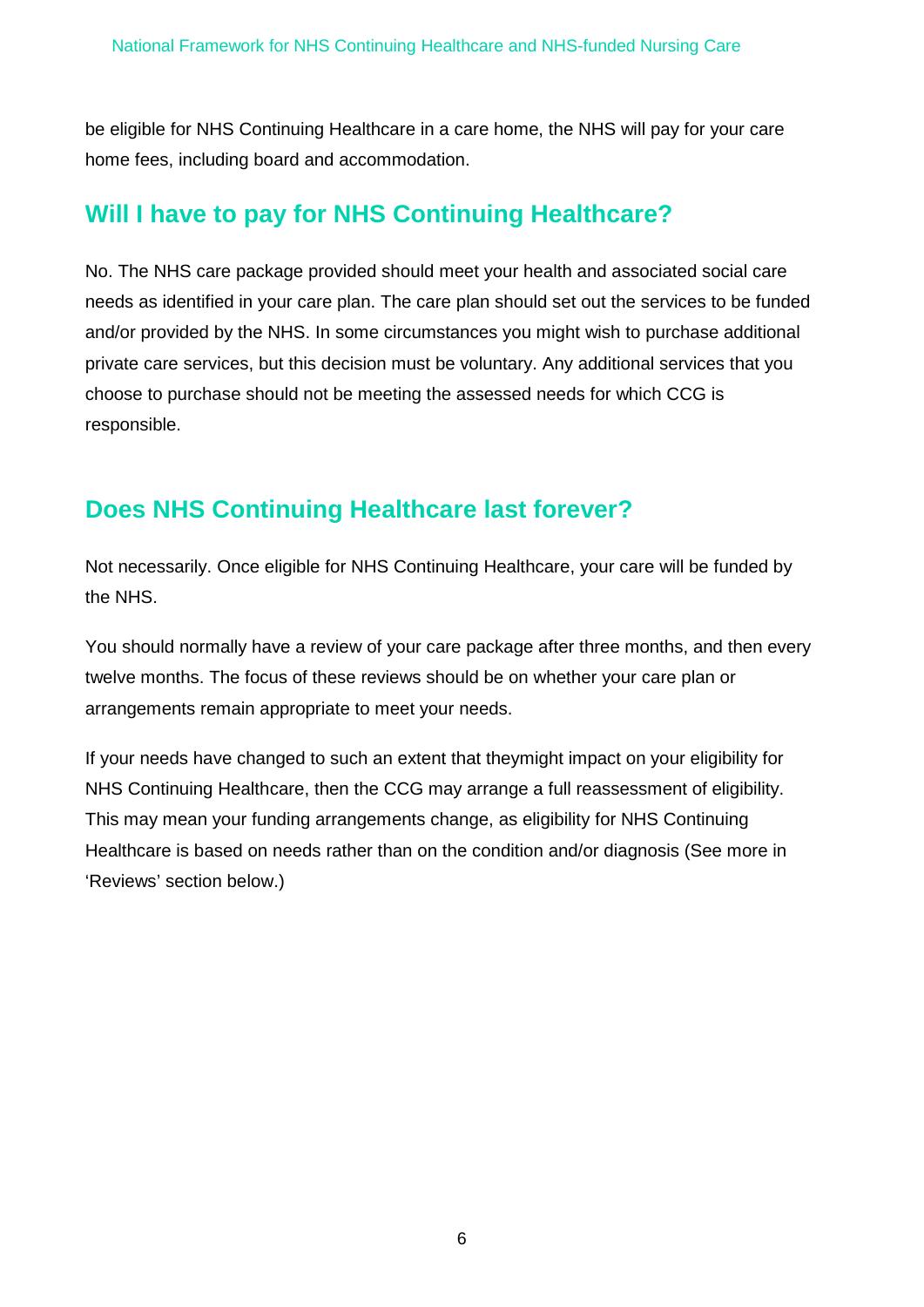## <span id="page-6-0"></span>Primary Health Need

The concept of a 'primary health need' helps determine which health services it is appropriate for the NHS to provide to meet your needs, and which services local authorities may provide. We recognise that this concept is not straightforward. However, in order to decide whether or not you have a primary health need, there will be an assessment of eligibility which looks at the totality of your relevant needs in relation to four key characteristics:

> • **Nature:** This describes the characteristics and type of your needs and the overall effect these needs have on you, including the type of interventions required to manage them.

• **Intensity:** This is the extent and severity of your needs and the support required to meet them, including the need for sustained/ongoing care

• **Complexity:** This is about how your needs present and interact and the level of skill required to monitor the symptoms, treat the condition(s) and/or manage the care.

• **Unpredictability:** This is describes the degree to which your needs fluctuate and thereby create challenges in managing them, including the risks to your health if adequate and timely care is not provided.

If it is decided that you have a primary health need, you will be eligible for NHS Continuing Healthcare.

You can read more about primary health need in the National Framework (paragraphs 54 – 66).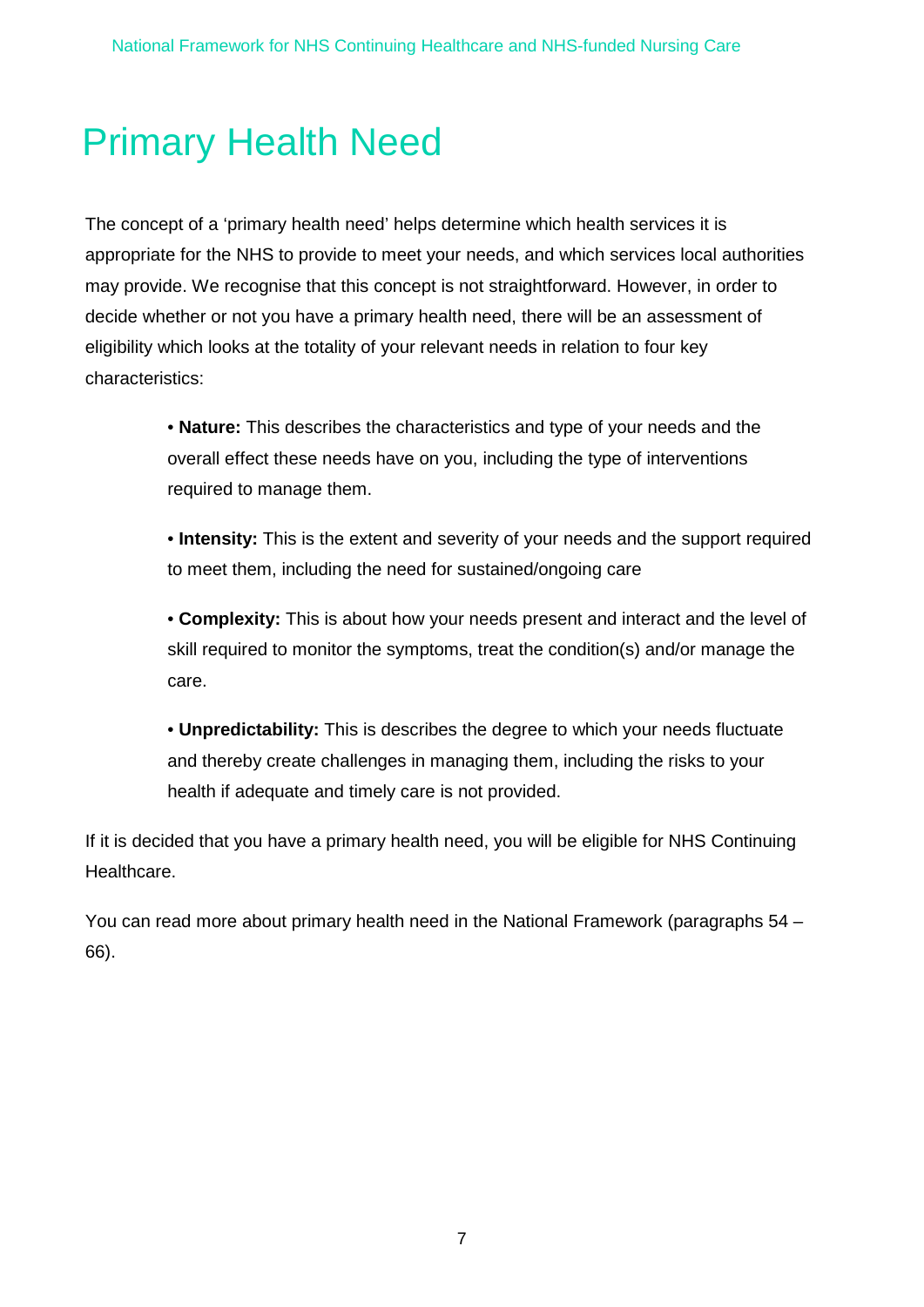## <span id="page-7-0"></span>**Assessments**

### **Making decisions about who is eligible for NHS Continuing Healthcare**

The process of assessment of eligibility and decision-making should be person-centred. This means placing you at the heart of the assessment and care-planning process.

It also means making sure that you have the opportunity to play a full role in the assessment process and receive the support to do this where needed. You could do this by asking a friend or relative to act as your representative and help explain your views.

The full assessment process for NHS Continuing Healthcare usually involves two steps: screening using the Checklist Tool, and a full assessment of eligibility using the Decision Support Tool (see page 12 for information on the Fast Track process).

#### **Screening using the Checklist Tool**

The first step in the assessment process for most individuals is screening using the Checklist Tool. The Checklist can be used in a variety of settings to help practitioners identify people who may need a full assessment of eligibility for NHS Continuing Healthcare.

The Checklist does not indicate whether you are eligible for NHS Continuing Healthcare, only whether you require a full assessment of eligibility. It is important to be aware that the majority of people who 'screen in' (have a 'positive Checklist') are found not to be eligible once the full assessment has been done.

The Checklist threshold has deliberately been set low in order to ensure those who may need an assessment of eligibility for NHS Continuing Healthcare have this opportunity.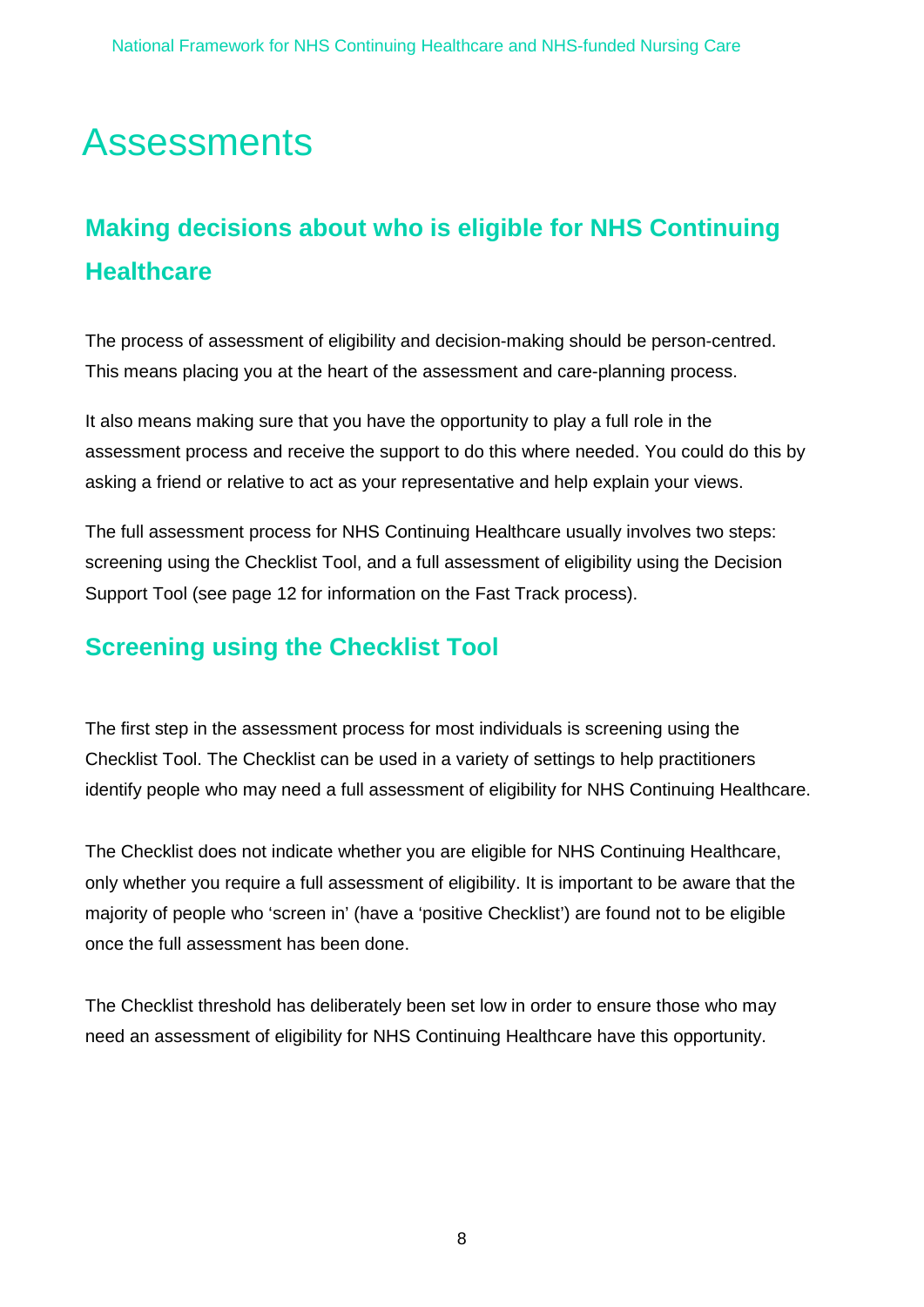#### **When should a Checklist be completed?**

Screening for NHS Continuing Healthcare should be at the right time and location for you and when your ongoing needs are known. A Checklist can be completed when you are in hospital or in a community setting.

You should normally be given the opportunity to be present at the completion of the Checklist, together with any representative you may have.

Not everyone will need to have a Checklist completed. There are many situations where it is not necessary to complete a Checklist, particularly when there is no suggestion that you might need NHS Continuing Healthcare or where you are recovering from a short-term illness and your longer-term needs are not yet clear.

#### **Checklist outcomes**

There are two potential outcomes following completion of the Checklist:

• a **negative** Checklist, meaning you do not require a full assessment of eligibility, and you are not eligible for NHS Continuing Healthcare; or

• a **positive** Checklist meaning you now require a full assessment of eligibility for NHS Continuing Healthcare. It does not necessarily mean you are eligible for NHS Continuing Healthcare.

### **Next steps following a negative Checklist**

A negative Checklist means you do not require a full assessment of eligibility and therefore you are not eligible for NHS Continuing Healthcare.

If you believe this Checklist outcome is inaccurate, then you can ask the CCG to reconsider the outcome.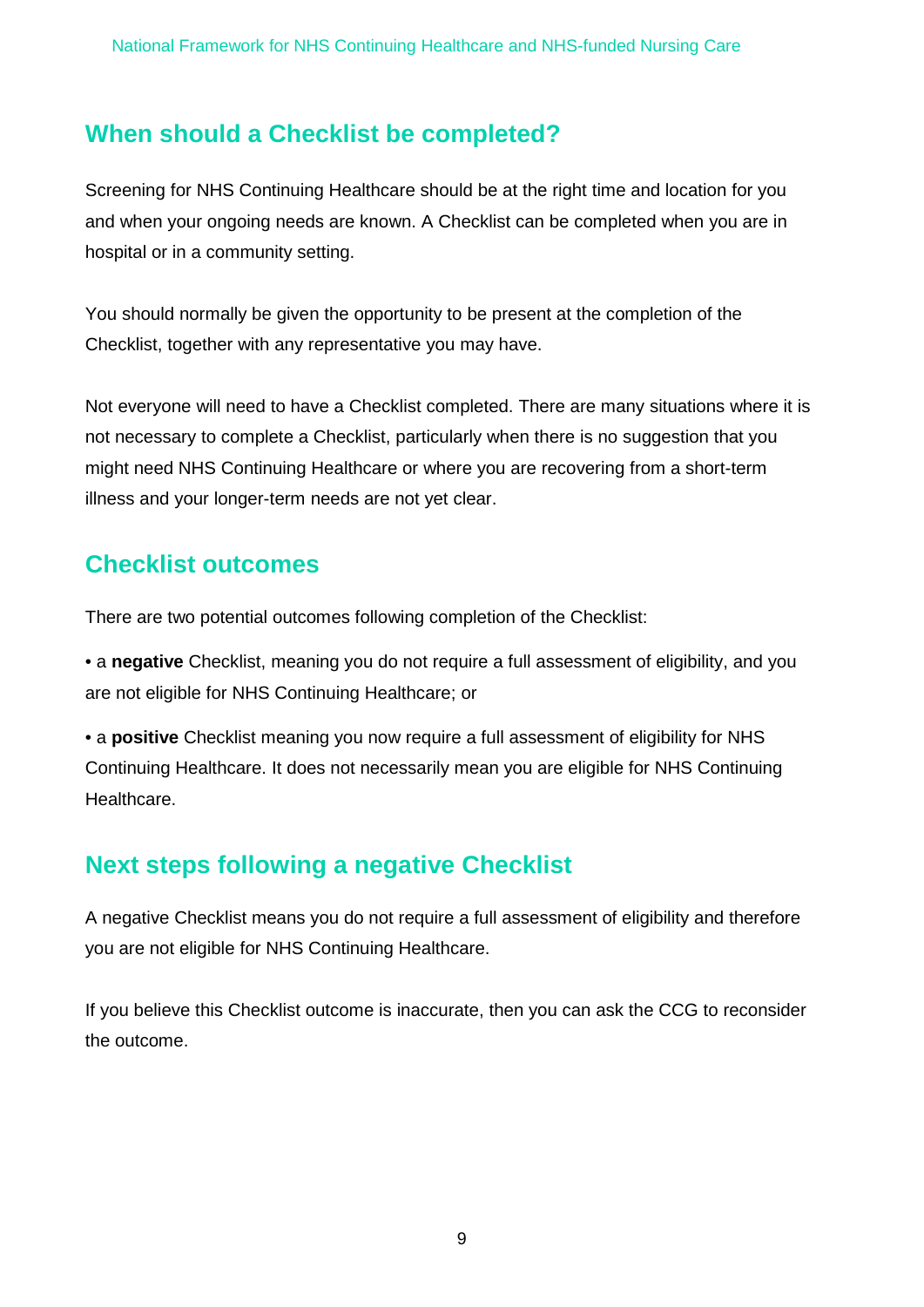#### **Next steps following a positive Checklist**

A positive Checklist means that you require a full assessment of eligibility for NHS Continuing Healthcare.

Your CCG will arrange for this full assessment to take place. Having a positive Checklist does not necessarily mean you will be found eligible for NHS Continuing Healthcare.

### **The full assessment of eligibility for NHS Continuing Healthcare**

For the full assessment of eligibility, a multidisciplinary team of professionals (usually referred to as the MDT) will assess whether or not you have a primary health need using the Decision Support Tool, (often referred to as the DST).

An MDT is made up of two or more professionals, and will usually include both health and social care professionals who are knowledgeable about your health and social care needs, and, where possible, have recently been involved in your assessment, treatment or care

The CCG is responsible for identifying someone to co-ordinate the assessment process and this person should be your main point of contact.

The assessment will, with your permission, involve contributions from a range of professionals involved in your care to build an overall picture of your needs. This is known as an 'assessment of needs'. Your own views should be given appropriate weight alongside professional views to help achieve an accurate picture of your needs. The multidisciplinary team will then use the information from your assessment of needs to complete a 'Decision Support Tool'. Whilst the multidisciplinary team will normally meet 'face to face' it may sometimes involve contributions from people using technology if they cannot be there in person.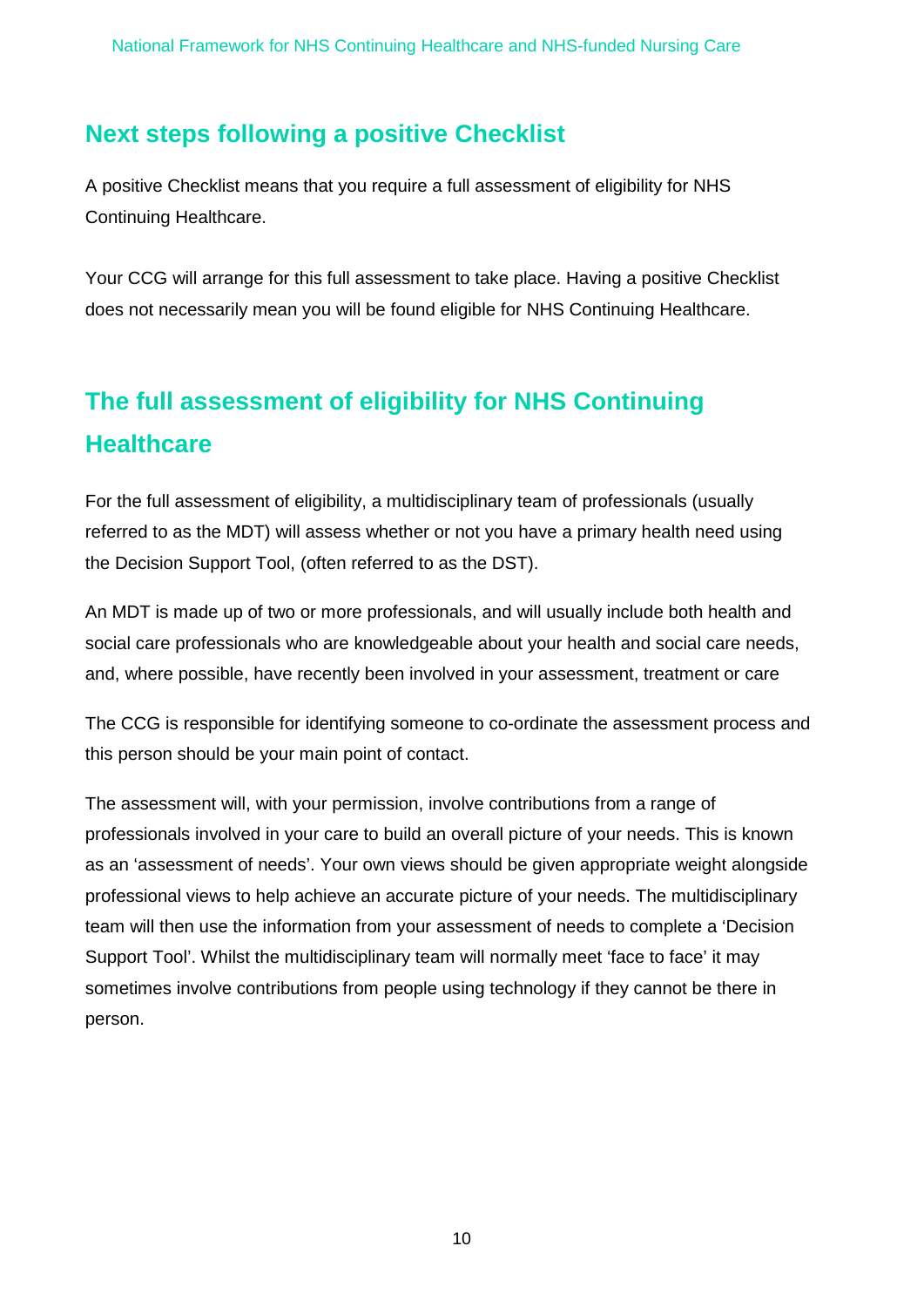### **Assessment of Eligibility for NHS Continuing Healthcare using the Decision Support Tool**

Eligibility for NHS CHC is based on your needs, not on your diagnosis or condition. The Decision Support Tool collates and presents the information from your assessment of needs in a way that assists consistent decision-making regarding NHS Continuing Healthcare eligibility. The Decision Support Tool brings together and records your various needs in 12 'care domains', which are broken down into a number of levels.

The purpose of the tool is to help the multidisciplinary team assess the nature, complexity, intensity and unpredictability of your needs – and so recommend whether or not you have a 'primary health need'.

The multidisciplinary team will then make a recommendation to the CCG as to whether or not you have a primary health need, which will determine your eligibility for NHS Continuing Healthcare. The CCG should usually accept this recommendation, except in exceptional circumstances and with clearly articulated reasons for their decision.

### **Notification of the eligibility decision for NHS Continuing Healthcare**

The eligibility decision regarding NHS Continuing Healthcare should normally be made within 28 calendar days from the date the CCG received notification that you needed a full assessment of eligibility (normally through a positive Checklist), though in some situations it will take longer than 28 days for a decision to be made. The CCG should then inform you in writing as soon as they can, giving clear reasons for their decision on whether or not you are eligible. They should also explain your right to request a review of the decision.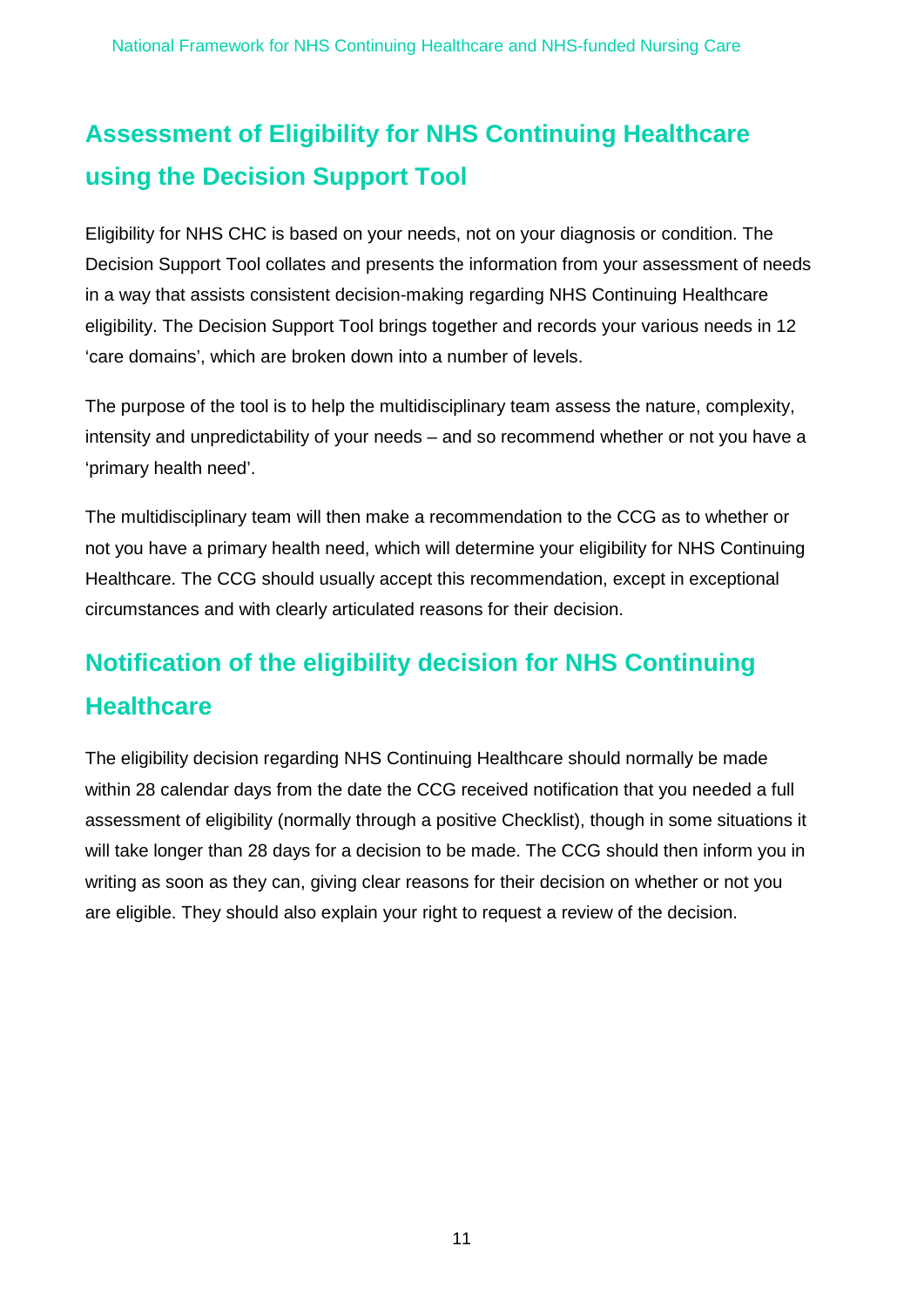# <span id="page-11-0"></span>Fast Track Pathway Tool

If you have a rapidly deteriorating condition which may be entering a terminal phase, then you may require 'fast tracking' to receive urgent access to NHS Continuing Healthcare.

In the Fast Track Pathway there is no requirement to complete a Checklist or the Decision Support Tool. Instead, an appropriate clinician will complete the Fast Track Pathway Tool to establish your eligibility for NHS Continuing Healthcare.

This clinician will send the completed Fast Track Pathway Tool directly to your CCG, which should arrange for a care package to be provided for you, normally within 48 hours from receipt of the completed Fast Track Pathway Tool.

Your CCG should review your care needs and the effectiveness of your care package. There may be some instances where it becomes appropriate to reassess your eligibility for NHS Continuing Healthcare using the Decision Support Tool. If this is necessary, your CCG will carefully explain the process, as detailed in the 'Assessments' section above (page 8).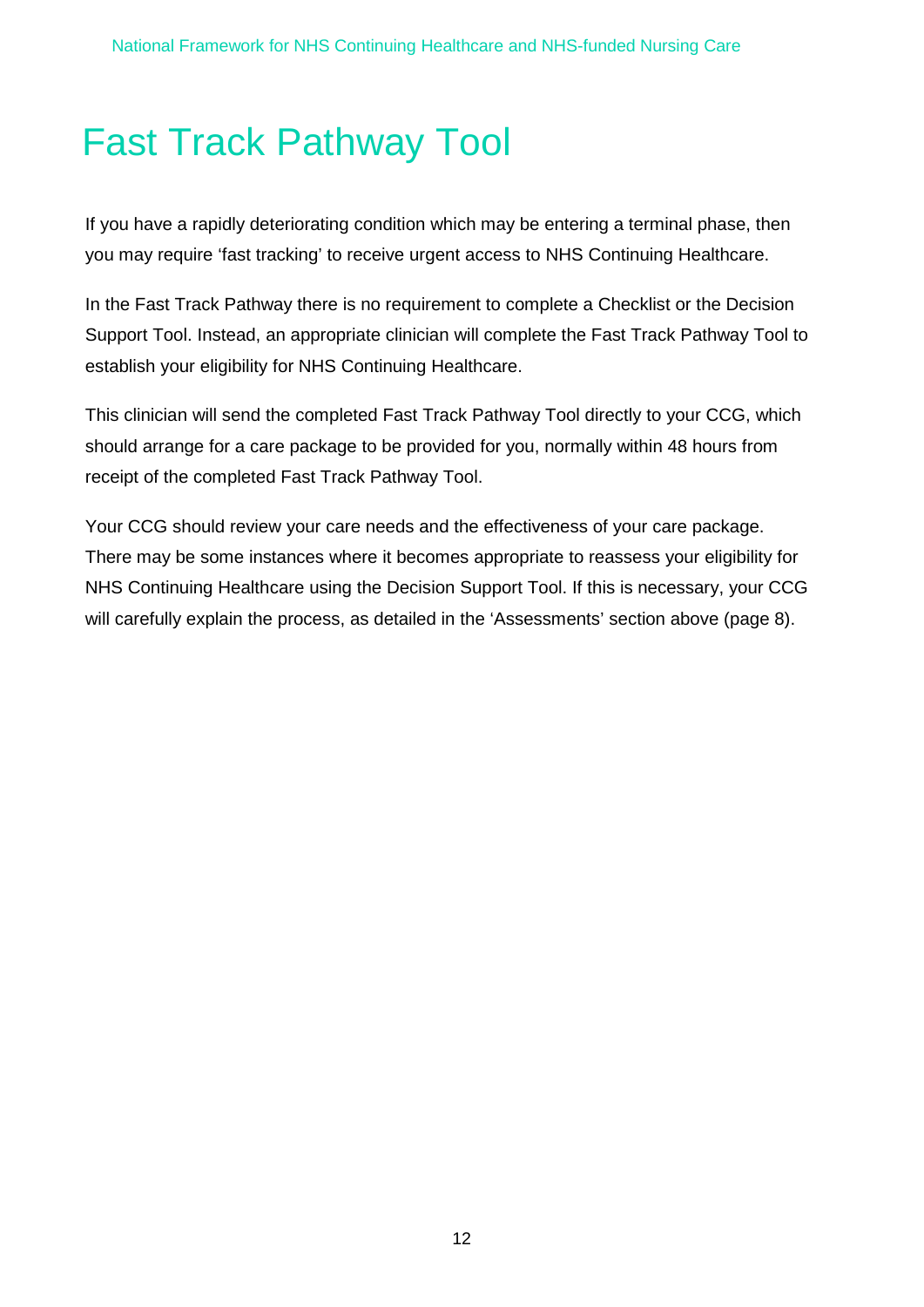# <span id="page-12-0"></span>Next Steps

### **What if you are not eligible for NHS Continuing Healthcare?**

If you are not eligible for NHS Continuing Healthcare, the CCG can (with your permission) refer you to your local authority who can discuss with you whether you may be eligible for support from them. If you are not eligible for NHS Continuing Healthcare but still have some health needs, then the NHS may still pay for part of your package of support. This is known as a 'joint package of care'. One way in which this is provided is through NHS-funded Nursing Care (see 'NHS-Funded Nursing Care' section below). The NHS might also provide other funding or services to help meet your needs.

If the local authority is involved in funding some of your care package then, depending upon your income and savings, you may have to pay them a contribution towards the costs of that part of your care package. There is no charge for the NHS elements of a joint package of care.

Whether or not you are eligible for NHS continuing healthcare, you are still entitled to make use of all of the other services from the NHS in your area in the same way as any other NHS patient.

Please see the 'Individual Requests for a Review of an Eligibility Decision' section below for more information on your rights if you are dissatisfied with the outcome of your eligibility decision.

### **Services provided if you are entitled to NHS Continuing Healthcare**

If you are eligible for NHS Continuing Healthcare, your CCG will be responsible for your care planning, commissioning services and your case management. The CCG will discuss options with you as to how your care and support needs will be best provided for and managed.

When deciding on how your needs will be met, your wishes and preferred outcomes should be given due regard. This should include discussions about your preferred setting in which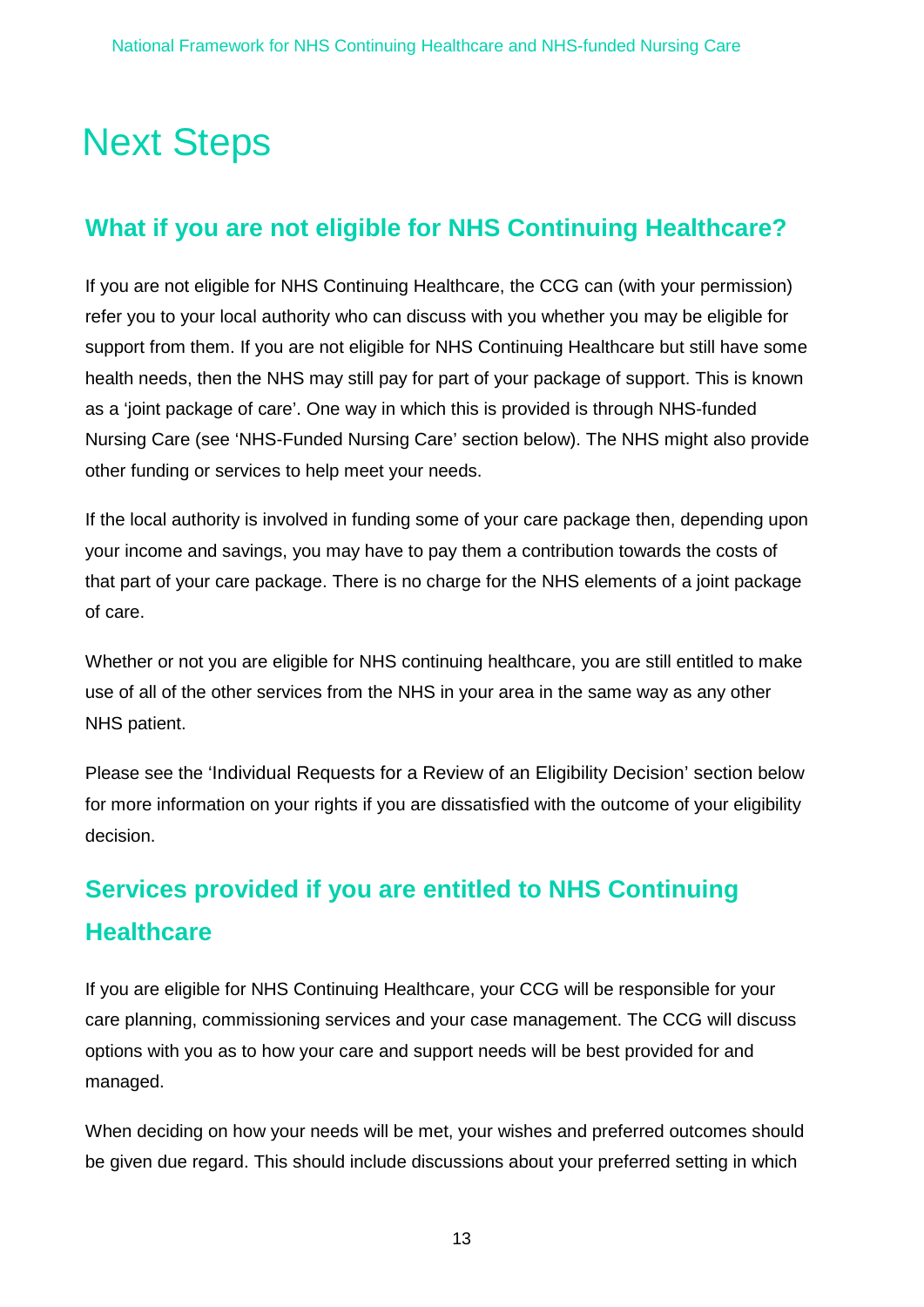#### National Framework for NHS Continuing Healthcare and NHS-funded Nursing Care

to receive care (e.g. at home or in a care home) as well as how your needs will be met and by who.

The NHS care package provided should meet your assessed health and associated social care needs, as identified in your care plan.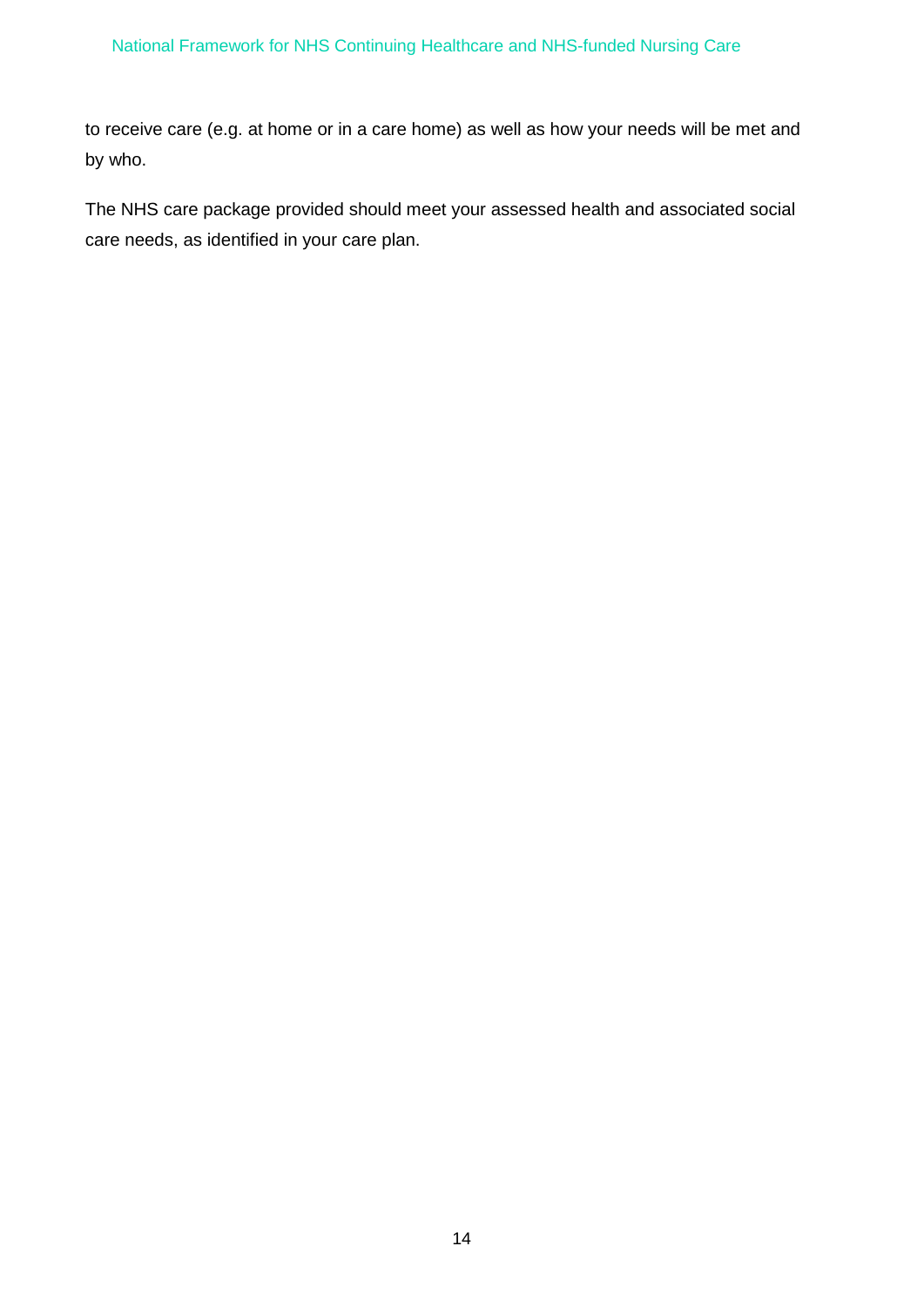### <span id="page-14-0"></span>Reviews

You should normally have a review of your care package within three months of a positive eligibility decision being made. After this you should have further reviews on at least an annual basis.

The focus of these reviews should be on whether your care plan or arrangements remain appropriate to meet your needs. Any adjustment to your care plan will be made accordingly.

The most recently completed Decision Support Tool will normally be available at the review and is used as a point of reference to identify any potential change in needs.

If your needs have changed to such an extent that they may impact on your eligibility for NHS Continuing Healthcare, then the CCG may arrange a full reassessment of eligibility, in line with the process outlined in the Assessments section above.

Neither the NHS nor the local authority should withdraw from an existing care or funding arrangement without a joint reassessment of your needs, and without first consulting with one another, and with you, about any proposed change in arrangement, as well as ensuring that alternative funding or services are put into effect.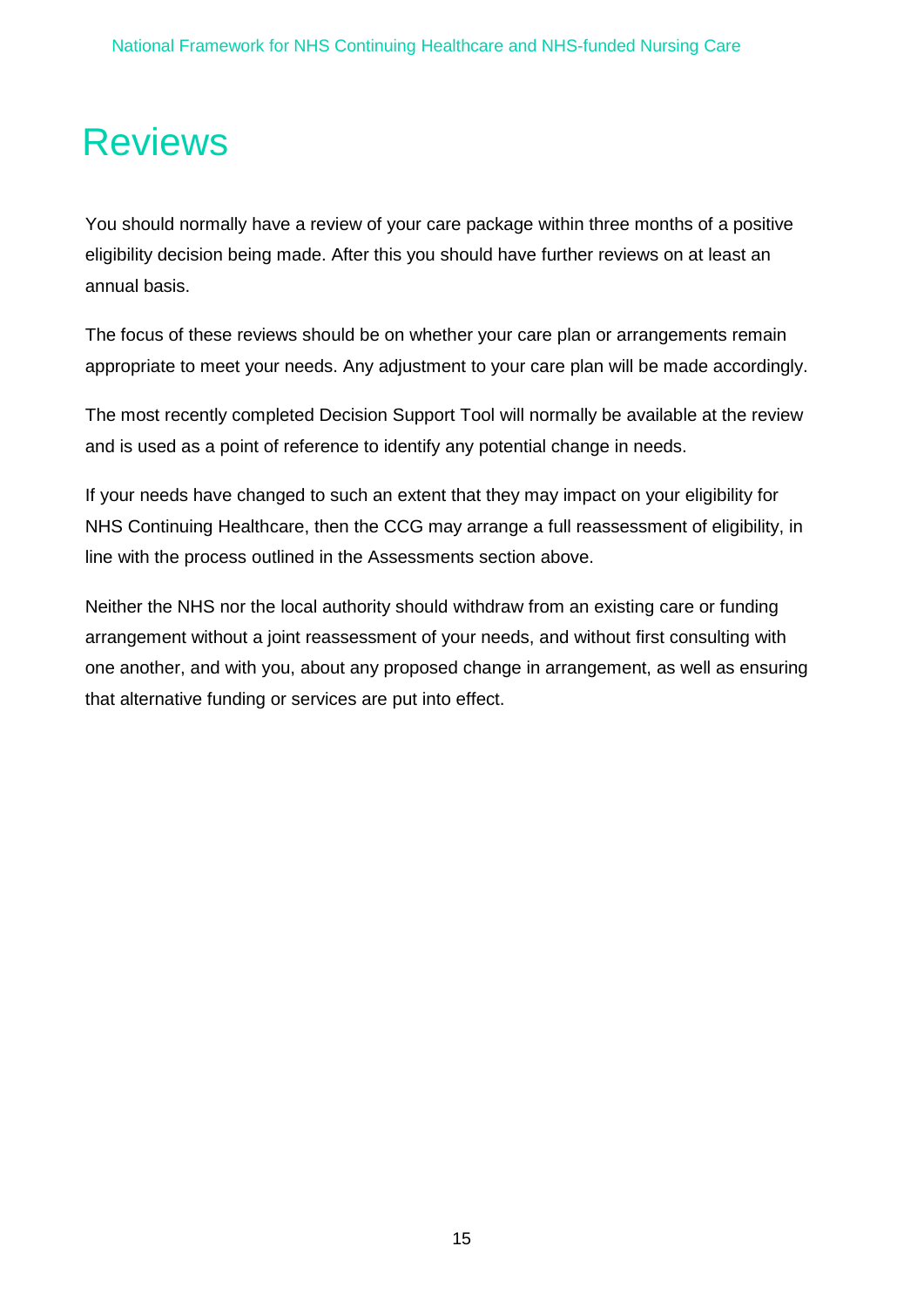# <span id="page-15-0"></span>Individual Requests for a Review of an Eligibility Decision

If you disagree with a decision not to proceed to full assessment of eligibility for NHS Continuing Healthcare following screening using the Checklist, you can ask the CCG to reconsider the decision.

If you disagree with the eligibility decision made by the CCG (after a full assessment of eligibility including the completion of the Decision Support Tool), or if you have concerns about the procedure followed by the CCG to reach its eligibility decision, you can ask the CCG to review your case through its local resolution process.

Where it has not been possible to resolve the matter through the local resolution process, you can apply to NHS England for an independent review of the decision. NHS England can consider asking the CCG to attempt further local resolution prior to the independent review.

Following an independent review, if the original decision is upheld but you remain dissatisfied, you have the right to make a complaint to the Parliamentary and Health Service Ombudsman.

Any individual has a right to complain about any aspect of the service they receive from the NHS, the local authority or any provider of care. The details of the complaints procedure are available from the relevant organisation.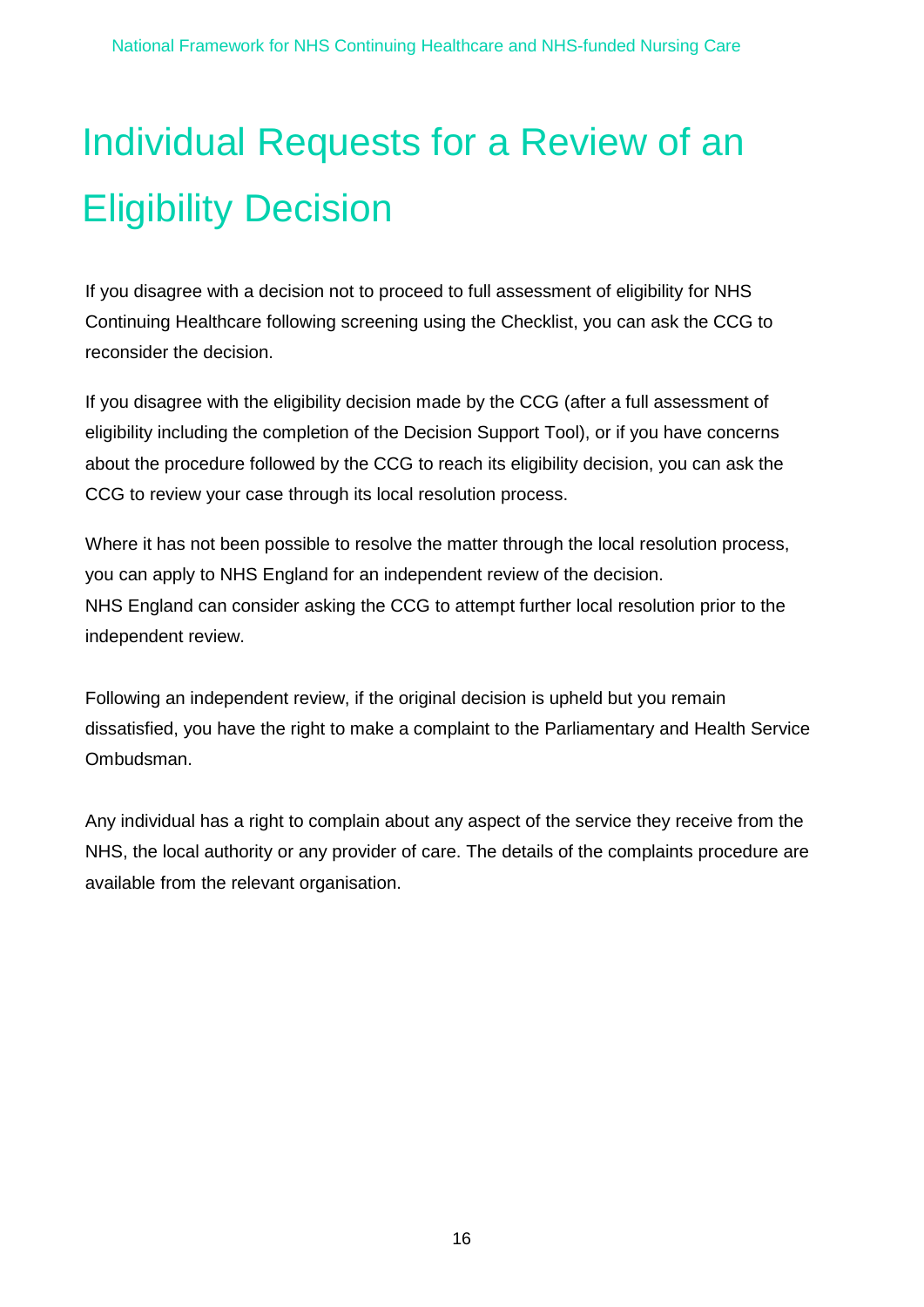# <span id="page-16-0"></span>NHS-funded Nursing Care

For individuals in care homes with nursing, registered nurses are usually employed by the care home itself. In order to fund the provision of such nursing care by a registered nurse, the NHS makes a payment direct to the care home. This is called 'NHS-funded Nursing Care' and is a standard rate contribution towards the cost of providing registered nursing care for those individuals who are eligible. Local authorities are not permitted to provide or fund registered nursing care (except in very limited circumstances).

Registered nursing care can involve many different aspects of care. It can include direct nursing tasks as well as the planning, supervision and monitoring of nursing and healthcare tasks to meet your needs.

#### **Determining Eligibility for NHS-funded Nursing Care**

Your eligibility for NHS Continuing Healthcare should always be considered before a decision is reached about your need for NHS-funded Nursing Care.

You are eligible for NHS-Funded Nursing Care if:

- you do not qualify for NHS Continuing Healthcare but have been assessed as requiring the services of a registered nurse and it is determined that your overall needs would be most appropriately met in a care home with nursing; and
- you are resident within a care home that is registered to provide nursing care.

#### **Assessment for NHS-funded Nursing Care**

You may not need to have a separate assessment for NHS-funded Nursing Care if you have already had a full multidisciplinary assessment of eligibility for NHS Continuing Healthcare, as in most cases this process will give sufficient information for the CCG to decide on the need for NHS-Funded Nursing Care.

If necessary, your CCG can arrange for an assessment to help determine whether you are eligible for NHS-funded Nursing Care. This decision could be based on a nursing needs assessment which specifies your day-to-day care and support needs. People who do not